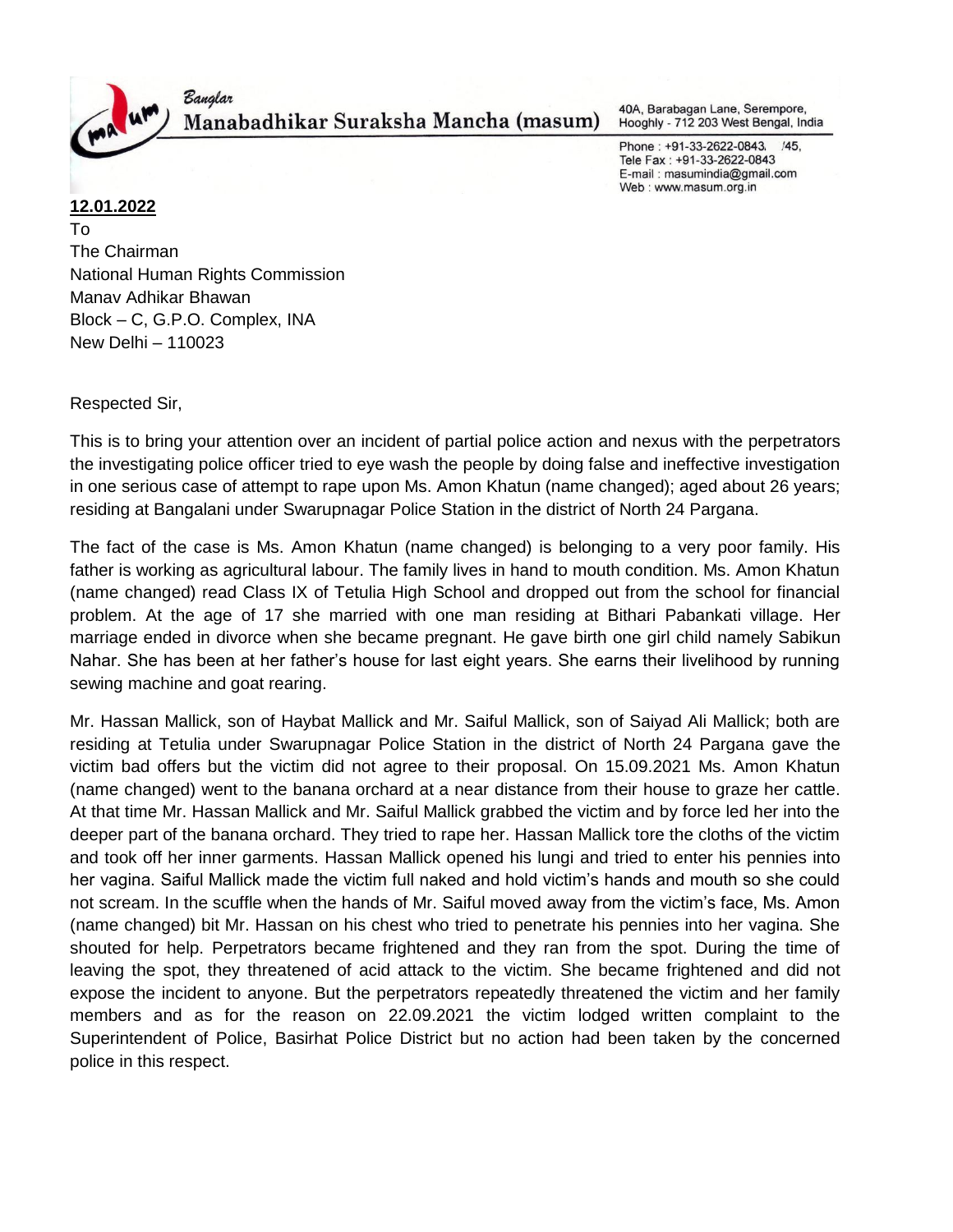As the concerned police departments did not take any action on the complaint of the victim, on 29.09.2021 one petition had been filed before the Additional Chief Judicial Magistrate, Basirhat, North 24 Pargana. The case was acknowledged by the Magistrate vide MP case number 598/2021. On 29.09.2021 Additional Chief Judicial Magistrate, Basirhat, North 24 Pargana ordered the Swarupnagar Police Station to treat the complaint of the victim as FIR and investigate the case. After 19 days Swarupnagar Police registered the complaint of the victim vide Swarupnagar Police Station case number 892/21 dated 18.10.2021 under sections 341/354B/511/506/34 of Indian Penal Code against Mr. Hassan Mallick and Mr. Saiful Mallick. We do not understand why the police took 19 days time after pronouncing the order of the Magistrate to register an important and serious case.

In this regard it is to be mentioned that on 12.10.2021 at about 11 am some police personnel came to the house of the victim and asked the victim to appear at the Swarupnagar Police Station. The police personnel did not provide any written notice to the victim or her family members for appearing in the police station. Here the police officials of Swarupnagar Police Station intentionally violated the provision of section 160 of the Code of Criminal Procedure where it is laid down that no male person under the age of fifteen years or woman shall be required to attend at any place other than the place in which such male person or woman resides. That means the police have no power to call a woman victim in the police station. It is unfortunate that the executor of the law is the main violator of that. The victim and her family members went to the Swarupnagar police station following the verbal direction of the police personnel right just at 3 pm. The victim Ms. Amon Khatun (name changed) and her family members kept sitting in the Swarupnagar Police Station from 3 pm to 8 pm without any reason. Then the police personnel told them to leave without asking any questions to the victim and her family members regarding the incident. The police personnel of the Swarupnagar Police Station with the joint nexus of the perpetrators intentionally harassed the victim and her family members by unreasonably kept them sitting or specifically detain them for more than 5 hours in the police station without any cause.

The apex court or High Courts in different states issued various guidelines to circumvent the situation of the harassment which can take place while the police call a victim or accused. It is mandatory where any person is summoned by the reason of being named in the complaint or any witness to the incident complained of, the duty of the police officer is to summon such person through a written summon under section 160 of the Code of Criminal Procedure, specifying a particular date and time for appearing before them for certain reason. Here the police personnel of the Swarupnagar Police Station did not provide such notice to the victim and her family members and thus violated the guidelines of the higher courts. Secondly there should be a recording in the Daily diary/Station diary/General diary of the police station about the minutes of the detailed process from entry to exit of the person who was summoned to the police station. Was the Swarupnagar Police personnel maintained the record of that? Thirdly, the police should not indulge in any kind of harassment done to the people while summoning any person to the police station. But kept sitting the victim and her family members for more than five hours in the police station without any reason is purely a intentional harassment of the victim and her family members by the police personnel.

I want to mention in this regard that if a person being the victim of the misconduct because of the omission of a duty of a police personnel, which can be any violation of duty or willful breach or neglect of any rule or regulation, shall be liable to be punished under section 29 of the Indian Police Act, 1861 with a penalty up to 3 months' pay or imprisonment up to 3 months or both penalty and imprisonment. Here the concerned police personnel of Swarupnagar Police Station with joint nexus of the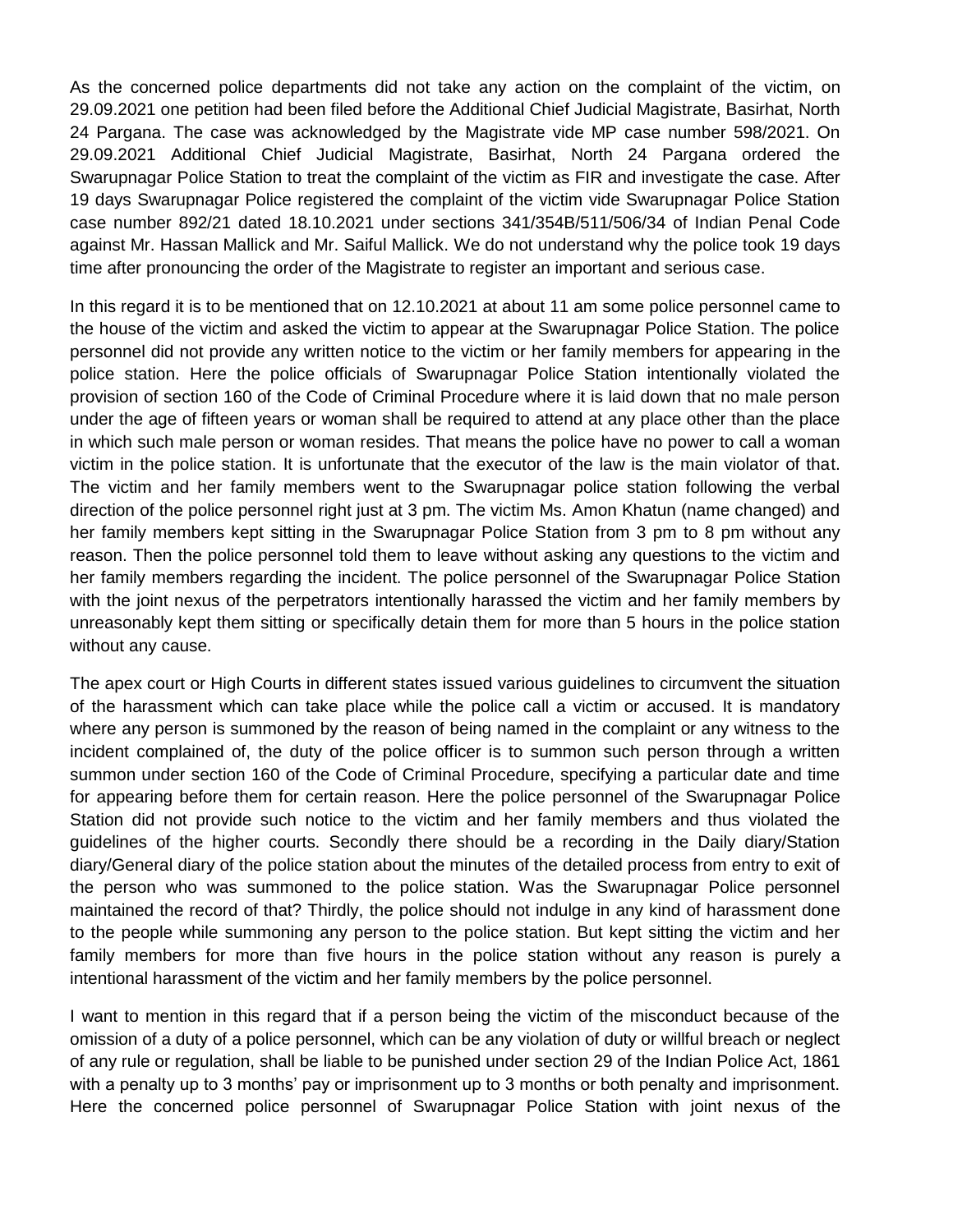perpetrators intentionally harassed the victim and her family members and omitted their respective duties and therefore it is a willful breach or neglect of the provisions of the Cr.P.C which assigned their prescribed duties.

On 18.10.2021 Swarupnagar Police registered the complaint of the victim vide Swarupnagar Police Station case number 892/21 dated 18.10.2021 under sections 341/354B/511/506/34 of Indian Penal Code against Mr. Hassan Mallick and Mr. Saiful Mallick. Here in the FIR police intentionally omitted the section 376 IPC which is very fit for this case.

The act of the perpetrators was deliberately done with manifest intention to commit the offence of rape and was reasonably proximate to the consummation of the offence. Here in this case the perpetrator with their deliberate intention forced the victim and tore up her dress, took off her inner garments and made her fully naked and ultimately rubbing the genitals on victim's body and tried to penetrate into her vagina. These acts linked with the provisions of section 375 read with section 511 of the Indian Penal Code. Attempt is punishable because even an unsuccessful commission of offence is preceded by mens rea, moral guilt and its depraving impact on the social values is no less than the actual commission.

Even in the petition filed before the Court of Additional Chief Judicial Magistrate, Basirhat Court the victim mentioned that the perpetrators tried to rape her. Magistrate ordered the police to register an FIR and investigate the case but to save the perpetrators police omitted section 376 IPC from the FIR. Even the perpetrators were not arrested by the police officials. They are enjoying complete impunity and police did no action.

The perpetrators came to the house of the victim and threatened the parents of Ms. Amon Khatun (name changed) by saying, "police personnel of Swarupnagar Police Station are in their hands and with the help of police they made the light charges in this case. The police can't do anything to them" They also threatened the victim by saying that if the victim go to testify in the Court, that time they will rape her in front of the people. They tried to attack upon the parents of the victim with 'Bhojali' (a sharp edged weapon).

The victim went to the Swarupnagar Police Station to inform this incident to the investigating officer of her case Mr. Himadri Roy, Sub Inspector of Police but he did not take any action. Several times the victim and her family members wanted to meet with the Officer-in-Charge of the Swarupnagar Police Station but they were not allowed to enter into the chamber of the Officer-in-Charge of Swarupnagar Police Station.

The perpetrators went to the victim's house total three times after committing the crime and every time they threatened the victim if she will go to testify in the court or inform the incident to any others.

The perpetrators are roaming in the locality with pride and every time they are threaten the victim and her parents. Although the police have been informed this incident, but the police are silent and not taking any action against the perpetrators.

Sir, this is very important case where the police become partial and the powerful perpetrators buy them. The victim who has no sufficient economical power, political connections, suffers continuously. Even proper investigation was not done by the police. Lessen the charges against the perpetrators from the FIR. Harass the victim unnecessarily. The perpetrators put continuous threat openly to rape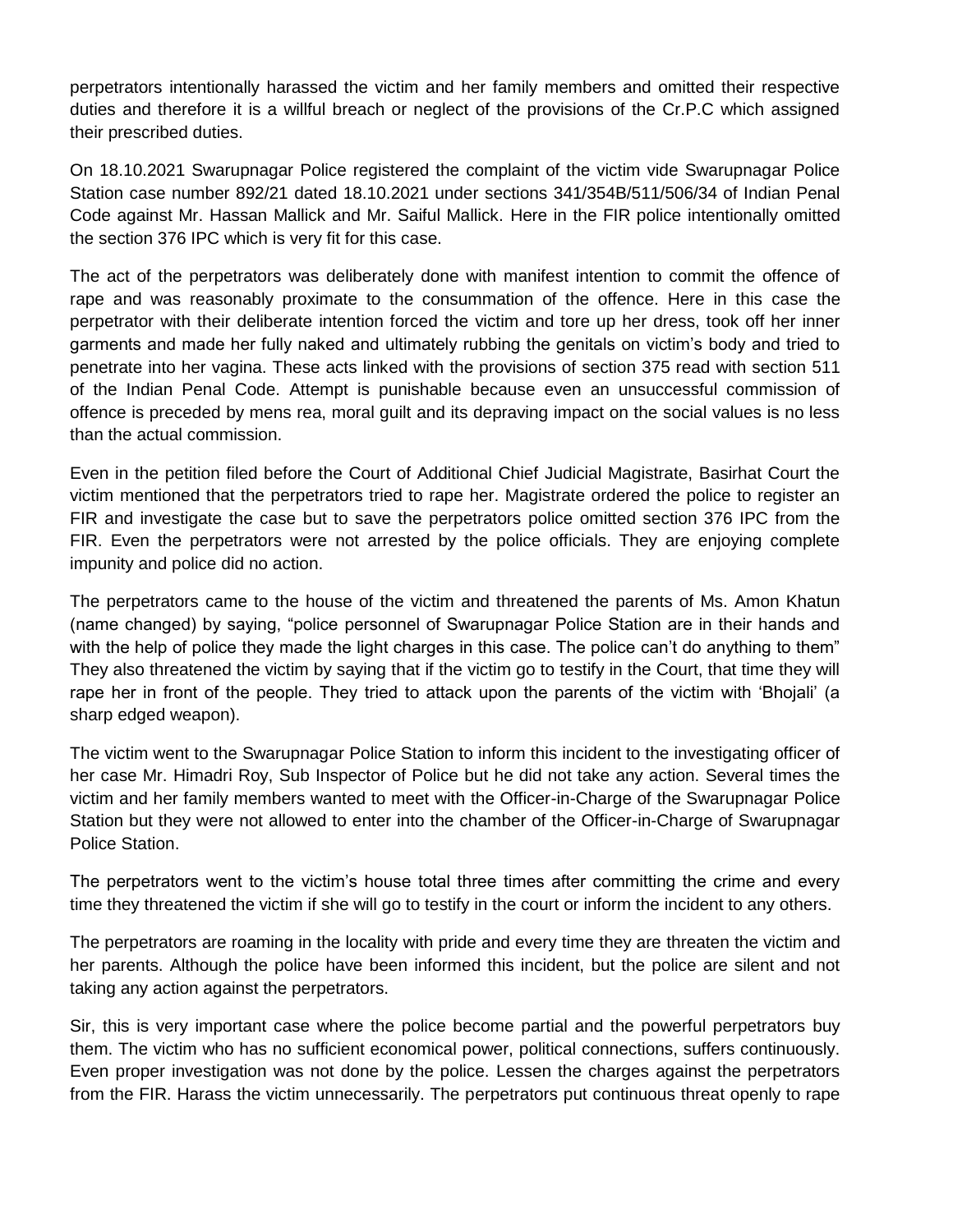the victim and her family but police did not take any steps. The perpetrators roaming freely but police did not arrest them.

There are several intentional negligence and breach of their prescribed duties in connection with this case on the part of the Swarupnagar police personnel which I mentioned in the following points –

- $\triangleright$  After informing the incident of the crime by the victim in written letter to the Superintendent of Police, Basirhat Police District dated 22.09.2021, the concerned police department did not take any action to register the case and start investigation and thereby violated section 154 of the Code of Criminal Procedure and apex court judgment in Lalita Kumari vs. State of U.P. & others.
- After pronouncing order by the Additional Chief Judicial Magistrate, Basirhat Court, the police register the case after more than 19 days. Why?
- $\triangleright$  Before registering the case why the victim was asked to present on 12.10.2021 to the Swarupnagar Police Station?
- $\triangleright$  Why no written notice was issued to the victim or her family members for their appearance in the Swarupnagar police station on 12.10.2021?
- $\triangleright$  Why the victim and her family members were kept sitting actually detaining at the Swarupnagar Police Station without any reason for more than 5 hours on 12.10.2021?
- $\triangleright$  Why the case was registered after one week from 12.10.2021? What is the reason of delay to register a serious attempt to rape case upon the victim?
- $\triangleright$  In the copy of the FIR why the police official did not fill up the portion reason for delay?
- $\triangleright$  From the copy of FIR it is clearly viewed that the court complaint of the victim was treated as FIR then why it took 19 days long time to register one serious matter?
- $\triangleright$  In the court complaint the victim lodged complaint before the court of the Additional Chief Judicial Magistrate, Basirhat under section 376/511/506/34 buy why the police personnel of Swarupnagar Police Station register the case under 341/354B/511/506/34? Why the important section 376 was missing in the FIR?
- $\triangleright$  Additional Chief Judicial Magistrate, Basirhat ordered to register the case and investigate the case and filed the report but police intentionally tried to divert the judiciary by registering one case which not actual and fit with the victim's complaint.
- $\triangleright$  Why till time the police did not record the statement of the victim and the witnesses mentioned in the complaint of the victim?
- $\triangleright$  Were the cloths and inner garments of the victim which she wore during the time of the incident collected by the police and sent for the forensic test?
- $\triangleright$  Why the police or investigating police officer till time did not visit the place of occurrence of the crime for collecting evidences of crime?
- $\triangleright$  Why no medical test was happened of the victim?
- $\triangleright$  It is the intentional act of the Swarupnagar Police personnel to register the case with so much delay thereby all evidences against the perpetrators were deleted or washed off.
- $\triangleright$  Why the investigating officer of this case Mr. Himadri Roy, Sub inspector of Police did not arrest the perpetratos Mr. Hassan Mallick and Saiful Mallick?
- $\triangleright$  When the victim informed the IO about continuous threat of the perpetrators to rape her openly and also perpetrators attacked her family members with sharp edged weapon, why the IO did not register another case of criminal intimidation and attack with dangerous weapon against the perpetrators?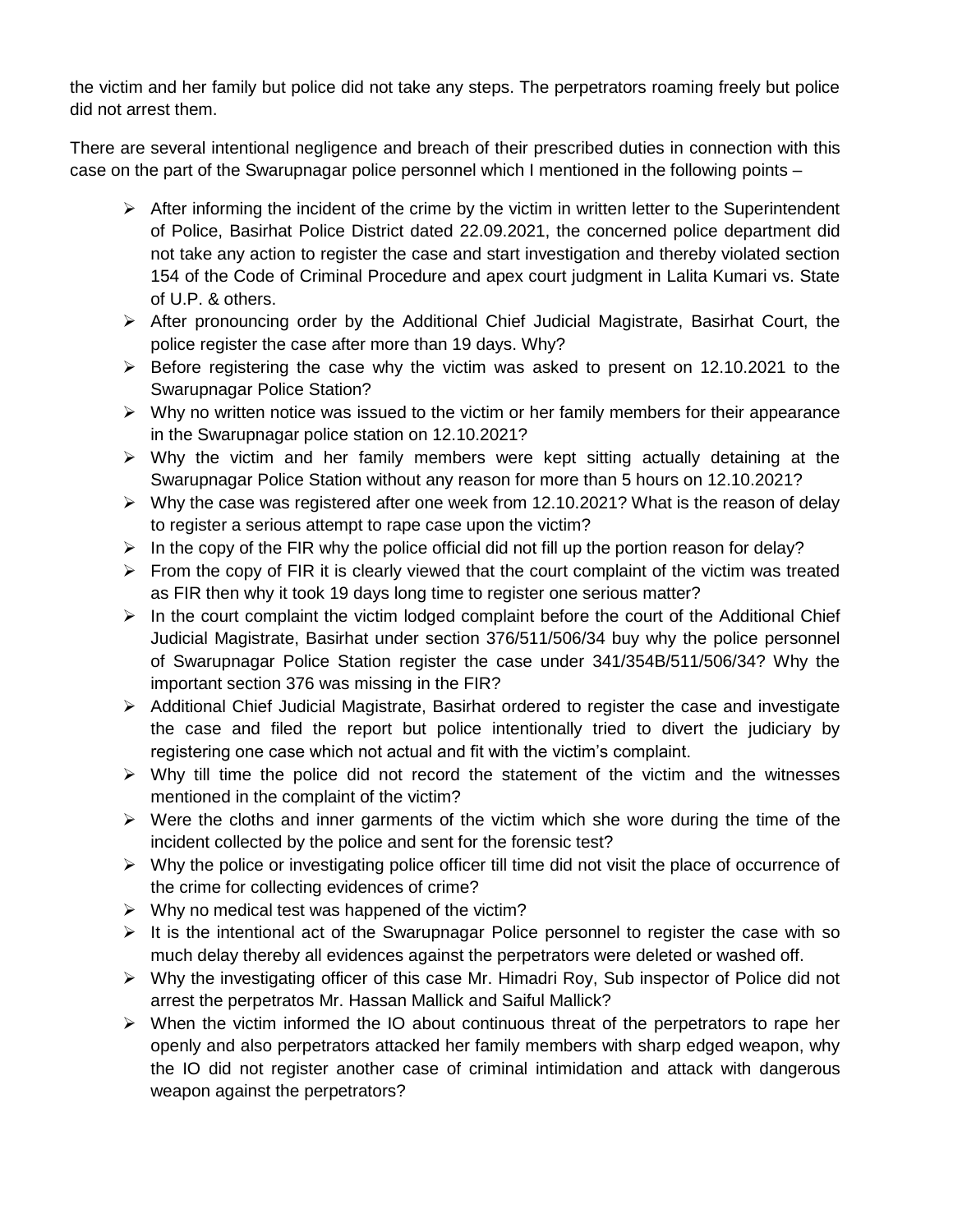- $\triangleright$  The victim lodged another written complaint to the Superintendent of Police, Basirhat Police District on 03.11.2021 by informing the continuous threat they received from the perpetrators; but till date no action has been taken by the concerned police officials
- $\triangleright$  It is a case where the perpetrators are the main accused and the concerned police personnel of the Swarupnagar Police Station and the Investigation Officer of this case Mr. Himadri Roy, SI of police are same accused who tried to save the powerful perpetrators.

Sir, this is the very serious matter which needs your urgent action. The concerned police officials and investigating police officer made a tricky way of false investigation to eye wash the people and judiciary in connection with this case just to save the skin of the perpetrators Mr. Hassan Mallick and Mr. Saiful Mallick. The victim has no other option but I on behalf of the victim apply to your forum as the last resort to provide the specific justice to the victim and strict action against the perpetrators and the police personnel who are work together by curtailing the procedural laws.

Hence, I demand for

- An impartial investigation must be required for assessing police investigation process in respect of the above referred case by the independent impartial investigation department by your Commission.
- The above case should be taken from the hand of the Swarupnagar Police Station and handed over to an impartial investigation agency for proper investigation in this respect.
- Mr. Himadri Roy, Sub Inspector of police, Swarupnagar Police Station and the investigating officer of this case must be accountable and a departmental action must be started against him for omission in his duty.
- The concerned police officials of Swarupnagar Police Station and investigating officer of this case must be punished under section 29 of the Indian Police Act, 1861 for continuous breaches in their prescribed duty and harassed the victim.
- Immediately arrested the perpetrators Mr. Hassan Mallick and Mr. Saiful Mallick and start investigation of this case properly.
- On the basis of complaint of the victim dated 03.11.2021 to the Superintendent of Police, Basirhat Police District another FIR must be registered against the perpetrators Mr. Hassan Mallick and Mr. Saiful Mallick for continuous threat upon the victim to rape her and attacked upon the victim's family members with dangerous weapon.
- Victim's statement must be immediately recorded by the concerned judicial magistrate under section 164 of the Code of Criminal Procedure.
- Safety and security of the victim and her family members must be ensured.

Thanking you, Yours truly

Dipyaman Adhikary Assistant Secretary Banglar Manabadhikar Suraksha Mancha (MASUM)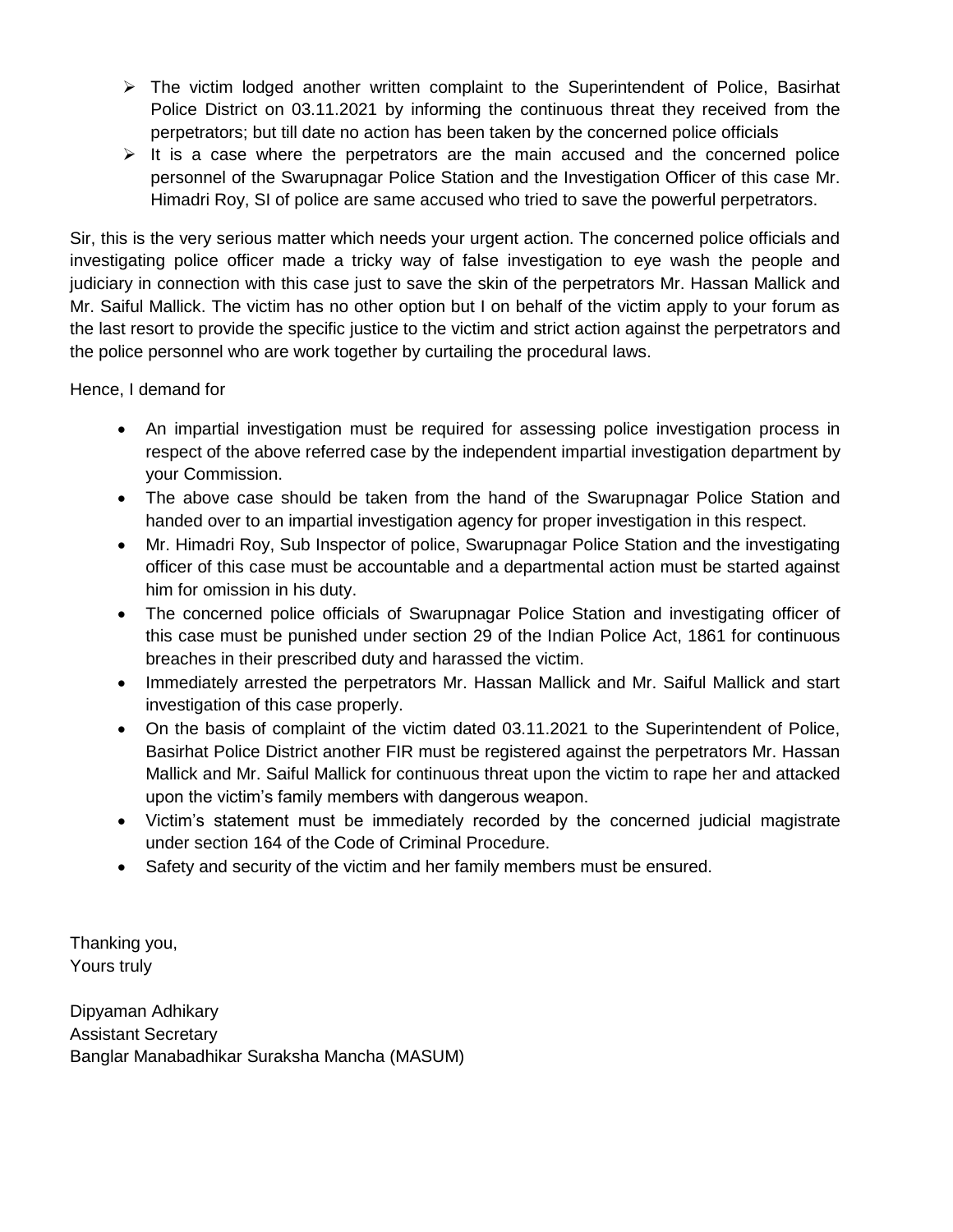#### **Attached Documents**

#### **Picture of victim**



### **Copy of complaint sent to Superintendent of Police of Basirhat Police District**

To<br>The Superintendent of Police<br>Basirhat Police District<br>North 24 Parganas.

#### world's vervor.

कामि ....... शङ्कन, चिक्का- कवितमा महामात, आय- त ट्याप्ती- मारणांनी, शाना- शक्नभगंश, उस्ला- केंद्रब २८ भनगणत न्यारी वामिणा इंद्रेट्सवि।

্যালাল ততা হয় পৰিবাৰ পাছত বাবে বা হৈছে।<br>ক্ৰীকৃতিয়া, পালা- কৰা দলবা, জ্ঞানা, উন্নয় ২৪ পৰাগৰা এই ব্যক্তি দীৰ্ঘ হয় মান ধৰে আমাৰে কেইবাৰ মহিলা, আমাৰ ক্<br>উদ্ভাৱ কৰিব ও আমাৰে ভু-জন্মৰ দিয়া । আমি ঐ ব্যক্তিক পালিগালাজ কৰিলে কেবে ধরে পালেদের কলা বাগানের ভিতরে টেনে নিয়ে হায়। সাইযুল মপ্লিক আমার হাত দুখ তেখে যায়। সামান্য কৰা বাসাৰে পৰানৰ নাইটি ও আমাৰ পাৰ্টি জোৱ পূৰ্বক ছিড়ে হাসান মন্ত্ৰিক সেপে বঙে, ব্যানা মাজত আমার পরম্পর শহাত ও আমার হোলীর ভিতরে চুকিয়ে দেওয়ার চেটা।<br>ভাষার দুর্দি খুলে তাহার পুরুষ অঙ্গ জেরে পূর্বক আমার হোলীর ভিতরে চুকিয়ে দেওয়ার চেটা। জাৰাম যুগ্ৰ সুদেশ জাৰাম সুস্থাৰ আৰু জ্যেষ্ঠ সুস্থা আমাৰ লগতের উপর গুয়ে পড়লে আইয়ুলা<br>করে। আমি গোস্তাইতে থাকি। তথল হাসান মাল্লিক আমাৰ লগ দেহের উপর গুয়ে পড়লে আইয়ুলা কৰে। আম গোৱাহতে থাকে। তথম হালাদ মাহক আমাত দা দেখে।<br>মন্তিকের হাত ধরা ধরিতে আমার মুখ থেকে সরে যায় তখন আমি হালাদ মহিলের বুকে ধ্যমতে<br>-মাজিকের হাত থকা থকিতে আমার মুখ থেকে সরে যায় ভখন আমে হাসান শাহনেক গুলে কামান্ত<br>ধরি। হাসান মহিক বাধ্য যন্ত্রণায় আমারে হেন্দ্রে বিশে আমি বাঁচা বাঁচা বাঁচাও বাঁচা চিৎকার করা করায়ে<br>কামান যা যাস্কর বিকি ও আই কামিয়াইনে সক্ষ आमान मा मानूना निनि ७ छात्रे कामियुक्तिम मनमान क्वार्टी गांड छक्म थी। मुद्दे नाकि भूटब पाालिक মেরে পুড়িয়ে দেবে বলে অভকারের ভিডরে উধাও হয়ে যায়। আমি লোক লজ্জার ভয়ে ও মুখে মোদিত মেরে পুরিয়ে দেওয়ার শুরে অভিযোগ করিবার সাহস পায় নাই। বর্তমানে আমি খুবই নিরাপত্তার অভাববোধ করিতেছি, সুস্হ হাডাবিক ভাবে জীবন যাপন করিতে পারিতেছি না। ইতি  $int dx$ 

A.

 $f\bar{g}\bar{f}f$ ) $g_m$ 

enor

 $\sqrt{\frac{1}{2}n}$ 

Copy Forwarded to-The O.C. Swarupnagar P.S. 24 Pgs(N).

Received but Content not varified Received but Commit net varified<br>  $\bigoplus_{r=1}^{\infty}$ <br>
Office of the Superintendent of Police<br>
Besinfrair Police Clistration<br>
North at Parganas North 21 Parganas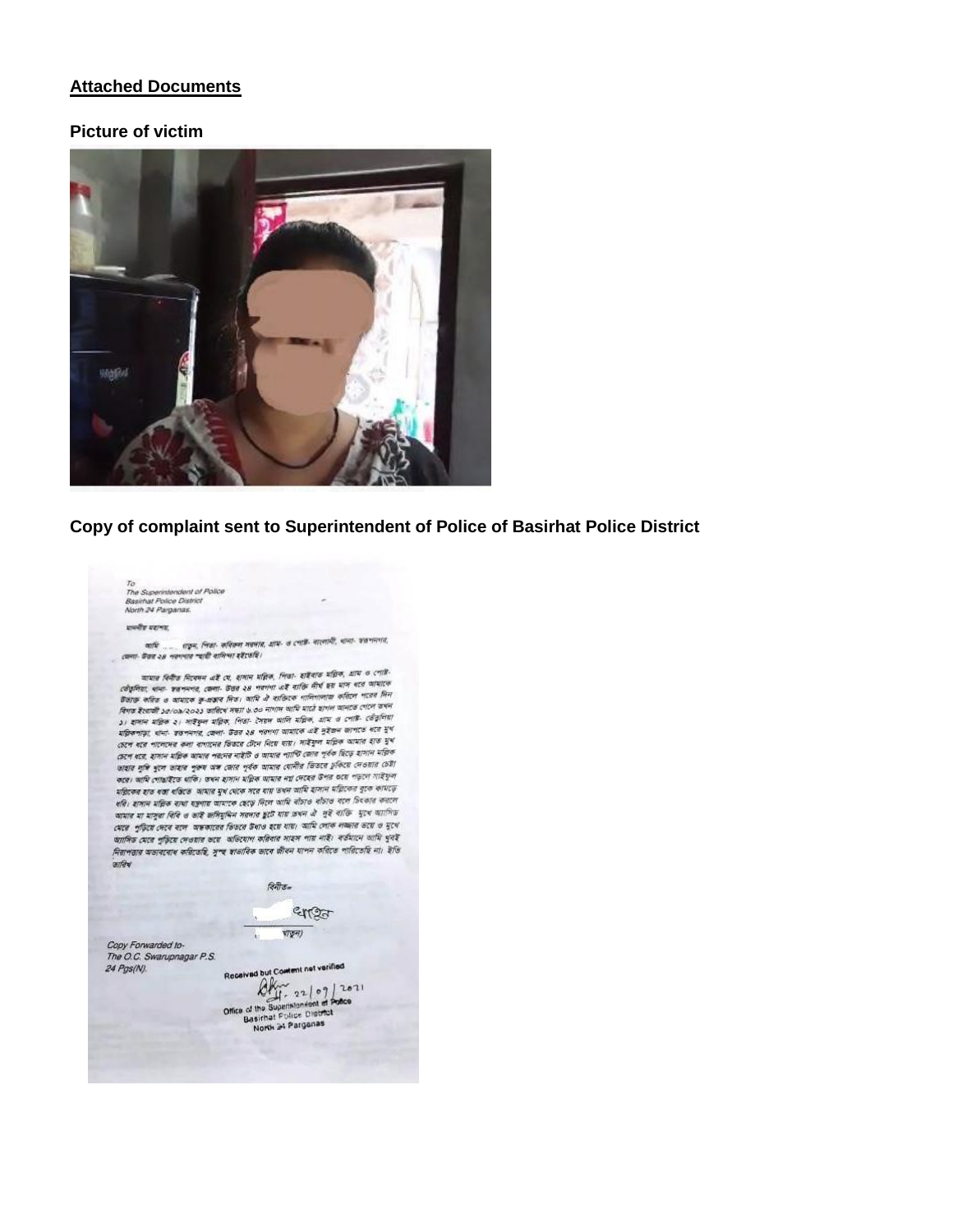# Copy of FIR

| of D. P. Epert No. 27                                                                                                                                                                                         |  |
|---------------------------------------------------------------------------------------------------------------------------------------------------------------------------------------------------------------|--|
| FIRST INFORMATION REPORT                                                                                                                                                                                      |  |
| of the all a country this to any reported under position 104 CLP. C. at P. B.<br>A calculated and change position 104 CLP. C. at P. B.<br>9643<br>Jub Millburght Hotel In-J 25 Stregger where we ap 892/21    |  |
| $0 + 18 - 10 - 26$                                                                                                                                                                                            |  |
| $-100$ Act.<br>$b$ actions. $24/1356$ a) $5\pi$ /586/24.<br>of Art-                                                                                                                                           |  |
| <b>Cover Aires &amp; Santiage</b><br>of General Diery Robertsville : Il miny Nos.                                                                                                                             |  |
| $N - 3555$<br>to Determine of Different Day<br>$1000$ d $0.61$ d d $0$<br>Time                                                                                                                                |  |
| about 18-30 hos<br>Date: 15:07:243: Tires<br>Marcollors Recorded Disea                                                                                                                                        |  |
| 1.013641<br>$18 - 10 - 202$<br>gri. Me<br>おおお                                                                                                                                                                 |  |
|                                                                                                                                                                                                               |  |
| hot stedarmine: WritewGra Type of County traplation future Station:                                                                                                                                           |  |
| mand Department (a) Cleve Fox and Distance from PS APPO also, D.A. Him., Spelly 1 Book Public Four PS<br>wherever this can play and house it will be - Googland, Pa- Sweenperger<br>alal - North any Amformer |  |
| to ease defailed limit of this Parico Station, this the name of P.S.                                                                                                                                          |  |
| <b>Dialority</b>                                                                                                                                                                                              |  |
| Campbell and i little event :                                                                                                                                                                                 |  |
| Khalin<br>LEE BRASH                                                                                                                                                                                           |  |
| as Felher's / Haskierel's Name<br>Cabinut<br>Sonday                                                                                                                                                           |  |
| citata / Year of Birth                                                                                                                                                                                        |  |
| <b>A Thurst Avenue</b><br>ug Nationwiths                                                                                                                                                                      |  |
| 1365 - Herbert por family<br>in batter, ROSU-REC. Demglasi Ps<br><b>AMANUMPROVERS</b>                                                                                                                         |  |
| Death of Known ! Subjected ! Unknown   August with the particulars $\emptyset$ Herberts primites to $\sim \emptyset$ Sar Eucl                                                                                 |  |
| $-$ that is $-$<br>Hallrook biles le - Songad del ocasserion<br>+ Fo - Tocheshow Material Borow Bs SH<br>statach acquirable sheet, if rice essays).                                                           |  |
| <b>PS ENOME</b><br>theaton for detay in reporting by the Opinpia lears / Interested                                                                                                                           |  |
| Blist - We's fix 24 fire floor art                                                                                                                                                                            |  |
|                                                                                                                                                                                                               |  |
| Audiculture of Freperfors studes (Istanburg : Mitsch separate sheet, in required)                                                                                                                             |  |
|                                                                                                                                                                                                               |  |
|                                                                                                                                                                                                               |  |
|                                                                                                                                                                                                               |  |
| 10. Total Halutz of Progression attoices / knyckved                                                                                                                                                           |  |
| T. Imperiment/U.D. Gasp No., Early 1.                                                                                                                                                                         |  |
| The original Territorial complexes etter<br>17. FBI Cardenda / (REMOT superiorio about, if separanci<br>Completement which is to splend as FIR is                                                             |  |
| The file denied before -                                                                                                                                                                                      |  |
|                                                                                                                                                                                                               |  |
|                                                                                                                                                                                                               |  |
| 11. Author tobes : Since the ations regard reveals consideration of afforce jot who Real / RSL in / RSL / Real / RSL / Real                                                                                   |  |
|                                                                                                                                                                                                               |  |
|                                                                                                                                                                                                               |  |
| e<br>SL<br>1.1                                                                                                                                                                                                |  |
| registered the case cost tank up the investigation I directed.<br>1,75 km at 174                                                                                                                              |  |
| for take up the bulesilgarical                                                                                                                                                                                |  |
| on point of jurisdiction, FIR read over to the completeen (Information<br><b>Timbrout</b> to P.S.                                                                                                             |  |
| absisted to be correctly recorded and a sooy given is the complaintant / informant filling cost.                                                                                                              |  |
|                                                                                                                                                                                                               |  |
| <b>Egnature of the Offse or Club</b>                                                                                                                                                                          |  |
| <b>CAPITAL R</b><br>5 hab                                                                                                                                                                                     |  |
|                                                                                                                                                                                                               |  |
| <b><i>Company &amp; Chrysler Are agreement of</i></b><br><b>Number if any Liv</b><br><b>Highla</b>                                                                                                            |  |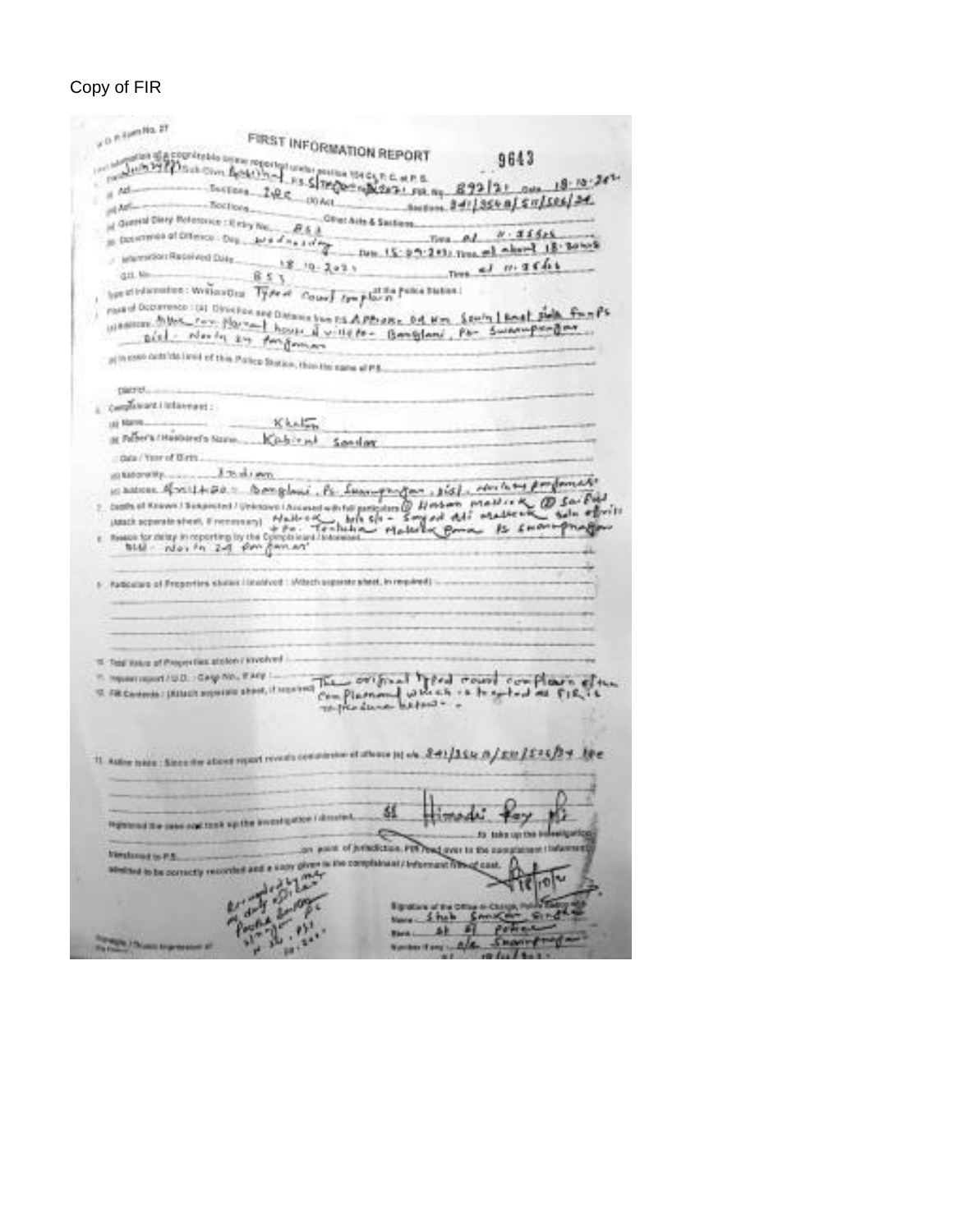## Petition of the victim to Basirhat ACJM Court

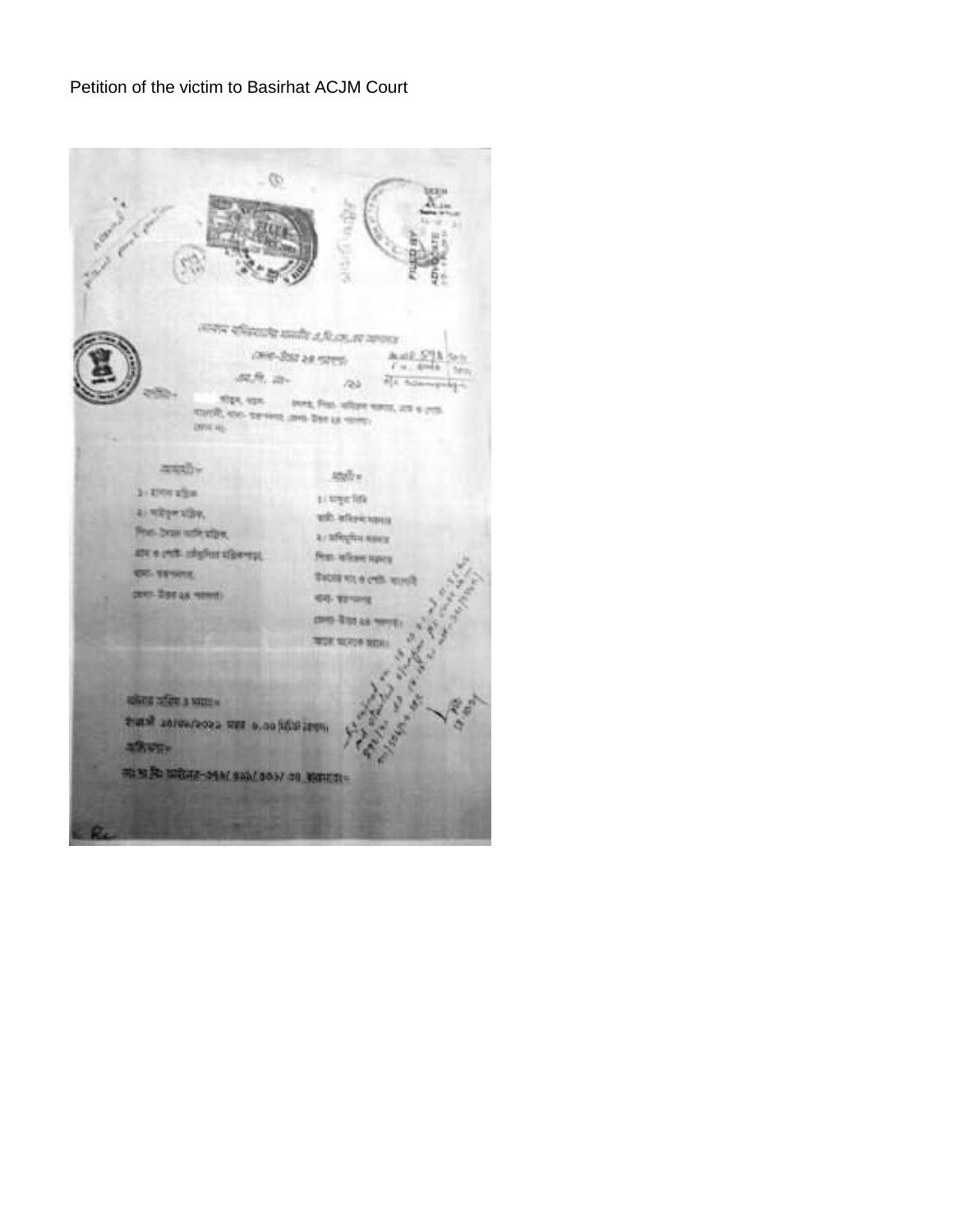



will witten alls sentibe effect stells order steak, was free कावयीना चाहन प्राप्तवादती अश्वास मुत्रीय व्यवसांस्था नाजिलां स्थाप्तवाः ३२१ भागानी समान प्रतिक मैंसी का माम नाट काबाल केवाक नरिक्ष व अध्ययक कुष्पाल मित्र। कृषि the system concerns of the two states and approved to express where the state attempts and the state with state and the cove करण बरब मारनामत कमा नामारका निकाल दौरव निकालता। भारेपूर्ण महिला मानाव कार पूर्ण करेगा स्टंड, शामान सहित खासल मतदाब नाईफें व खासले गरगि द्रवारा गुर्गक सिटक समान सक्रिक छास्रत नुनि बुरुण कारात मुख्य चन तरात नुर्वत्र भारत त्यपीत किंग्रत हुनिरत লেতহার মৌ করে। আমি গোয়াইতে বাকি। তবন হাবান মন্ত্রিক আমার নয় দেহের উপর प्रदेश गंदछन मार्केकृत अधिकार खात संख संख्या आपार पुण ततक पात गाया गाया। समान महितका कुछ अपाइ श्रीर। शब्दन सहित रामा स्क्षांत भागात तरह रिटर साथि ৰাঁহাত ৰাঁহাত ৰচন দিনখন কৰলে অআৰ মা লাদুৱা বিশি ও ছাই অনিযুদ্দিন নকৰাৰ দুটে যায় তথ্য অসামীয়া অমায় মুখে আদিত মেগে পুড়িয়ে দেখে বাদ অফচাৰে ডিভাব উৎপত্ত হয়ে যায়। আমি গোৰু কজাত অৰ্থে ও যুগে আদিও থেকে পুড়িবে দেওয়াৰ দৰে। অভিযোগ করিবার নহয়ে পায় নাই। কর্তমানে আমি খুবই সিয়াগতার অভাববেগ করিতেছি, দুখ অকাৰিক জ্ঞান জীবন যাপন কৰিছে পাৰিতেছি লা। পৰাতীতে দলৈত বিষয় হাননীয় 0.वि. शङ्गाणानां याचा अवर भागनीय अनानि, बनिडवरी मद्यान्तरात्र विचित्र काटव वामादिरणार यभाविर रहाने स्वास्थ्यियां के ना कारण राजा रहेगा वसून कारणराह कर स्वास्थ्या मारवर व्हिटारचि।

সেনতে প্ৰাৰ্থি অহাতে অসাহীয়া অহাদেৱ জনান অনায় কাৰ্য্যৰ দৃষ্টাৰ সুদক नाति नाम असे समिता निगम परानानांत अनात अ.मि. अशनात सन्नित्वन्त नदेश अलाकरी जात तेजू नराइड उनसे संग्रेज भार कथना रही। यो मिर अमितन 506(0) ধাৰমতে অলেশ দাসে আজা হয়। নিজেন ইতি তাবিধ-ইঠাওঠাওচহয়।